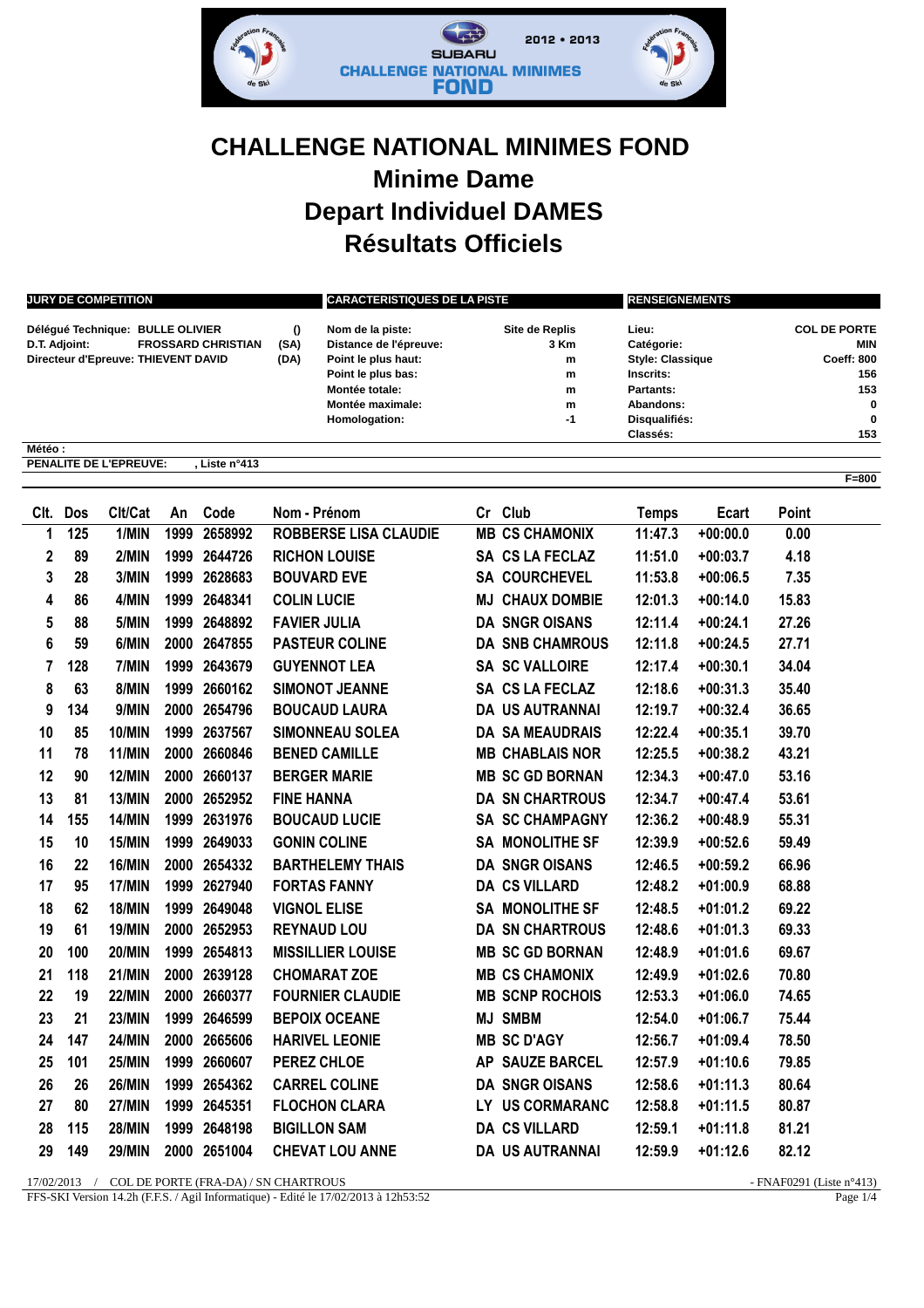| CIt.   | <b>Dos</b>   | Clt/Cat       | An | Code         | Nom - Prénom                   | Cr Club                | <b>Temps</b> | Ecart      | Point  |
|--------|--------------|---------------|----|--------------|--------------------------------|------------------------|--------------|------------|--------|
| 30     | 156          | 30/MIN        |    | 1999 2655792 | <b>BLANCHARD MARION</b>        | AP SERRE CHEVAL        | 13:00.0      | $+01:12.7$ | 82.23  |
| 31     | 74           | 31/MIN        |    | 1999 2643373 | <b>BARTHELEMY ANOUK</b>        | <b>DA VERCORS SKF</b>  | 13:02.0      | $+01:14.7$ | 84.49  |
| 32     | 49           | 32/MIN        |    | 2000 2633521 | <b>LUTZ MARGOT</b>             | <b>MB DRAGONS ANNY</b> | 13:03.3      | $+01:16.0$ | 85.96  |
| 33     | 66           | 33/MIN        |    | 1999 2643148 | <b>AGNELLET ELEONORE</b>       | <b>MB CS LA CLUSAZ</b> | 13:06.7      | $+01:19.4$ | 89.81  |
| 34     | 139          | 34/MIN        |    | 1999 2654811 | <b>MARJOLLET AMELIE</b>        | <b>MB SC GD BORNAN</b> | 13:06.9      | $+01:19.6$ | 90.03  |
| $35\,$ | 4            | 35/MIN        |    | 1999 2661568 | <b>SAILLET MARIE</b>           | <b>MB DRAGONS ANNY</b> | 13:07.4      | $+01:20.1$ | 90.60  |
| 36     | 103          | 36/MIN        |    | 2000 2654500 | <b>REMY VELLUT LIVIA</b>       | SA CS LA FECLAZ        | 13:07.7      | $+01:20.4$ | 90.94  |
| 37     | 35           | 37/MIN        |    | 1999 2659923 | <b>RAMAZ CLOTILDE</b>          | <b>SA BAUGES S.N</b>   | 13:10.3      | $+01:23.0$ | 93.88  |
| 38     | 108          | <b>38/MIN</b> |    | 1999 2654807 | <b>LEDENT LAURELIA</b>         | <b>MB SC GD BORNAN</b> | 13:11.4      | $+01:24.1$ | 95.12  |
| 39     | 5            | 39/MIN        |    | 2000 2661349 | <b>EVROUX SALOME</b>           | <b>MJ HT JURA SKI</b>  | 13:14.8      | $+01:27.5$ | 98.97  |
| 40     | 47           | <b>40/MIN</b> |    | 1999 2659980 | <b>FANGMANN JOELLE</b>         | <b>MB PRAZ LYS-SOM</b> | 13:15.1      | $+01:27.8$ | 99.31  |
| 41     | 102          | 41/MIN        |    | 1999 2638905 | <b>FAVRE SOURZAC LILI</b>      | AP ES VALLOUISE        | 13:16.2      | $+01:28.9$ | 100.55 |
| 42     | 77           | <b>42/MIN</b> |    | 2000 2635286 | PIAZZALUNGA LOUANNE            | <b>SA COURCHEVEL</b>   | 13:16.7      | $+01:29.4$ | 101.12 |
| 43     | 84           | 43/MIN        |    | 1999 2654459 | <b>CADDOUX CAMILLE</b>         | <b>MB CHABLAIS NOR</b> | 13:16.9      | $+01:29.6$ | 101.34 |
| 44     | 32           | 44/MIN        |    | 1999 2631251 | <b>VERKINDT MARIE HELENE</b>   | <b>DA CO SEPT LAUX</b> | 13:17.0      | $+01:29.7$ | 101.46 |
| 44     | 92           | 44/MIN        |    | 1999 2629810 | <b>PIRES KARLA</b>             | <b>SA COURCHEVEL</b>   | 13:17.0      | $+01:29.7$ | 101.46 |
| 46     | 33           | 46/MIN        |    | 2000 2649602 | <b>CUNIN HUGUENOT EPONINE</b>  | <b>MV GERARDMER SN</b> | 13:18.9      | $+01:31.6$ | 103.61 |
| 47     | 107          | 47/MIN        |    | 1999 2662222 | <b>BUESSLER DORINE</b>         | <b>MB SC GD BORNAN</b> | 13:19.7      | $+01:32.4$ | 104.51 |
| 48     | 7            | <b>48/MIN</b> |    | 2000 2640405 | <b>BULLE JULIE</b>             | DA US AUTRANNAI        | 13:20.0      | $+01:32.7$ | 104.85 |
| 49     | 96           | 49/MIN        |    | 2000 2638089 | <b>FOULON COLINE</b>           | <b>DA CS VILLARD</b>   | 13:20.8      | $+01:33.5$ | 105.75 |
| 49     | 111          | 49/MIN        |    | 1999 2627411 | <b>BLANC JULIE</b>             | <b>SA COURCHEVEL</b>   | 13:20.8      | $+01:33.5$ | 105.75 |
| 51     | 126          | 51/MIN        |    | 1999 2641687 | <b>MASSON LILOU</b>            | <b>MJ SMBM</b>         | 13:21.9      | $+01:34.6$ | 107.00 |
| 52     | $\mathbf{3}$ | 52/MIN        |    | 1999 2654637 | <b>GIGNOUX ALIZEE</b>          | <b>DA SNB CHAMROUS</b> | 13:23.0      | $+01:35.7$ | 108.24 |
| 53     | 97           | 53/MIN        |    | 2000 2660379 | <b>TROTTET CHARLOTTE</b>       | <b>MB SCNP ROCHOIS</b> | 13:23.1      | $+01:35.8$ | 108.36 |
| 54     | 132          | 54/MIN        |    | 1999 2663320 | <b>RICHARD LUCE</b>            | <b>MV LA BRESSAUDE</b> | 13:24.2      | $+01:36.9$ | 109.60 |
| 55     | 13           | 55/MIN        |    | 1999 2638430 | <b>LOCATELLI CHLOE</b>         | <b>DA SA MEAUDRAIS</b> | 13:25.9      | $+01:38.6$ | 111.52 |
| 56     | 150          | 56/MIN        |    | 1999 2654361 | <b>JOMIER ANAELLE</b>          | <b>MB DRAGONS ANNY</b> | 13:27.1      | $+01:39.8$ | 112.88 |
| 57     | 60           | 57/MIN        |    | 2000 2641412 | <b>DUCOS JULIE</b>             | <b>DA CS VILLARD</b>   | 13:27.8      | $+01:40.5$ | 113.67 |
| 58     | 116          | 58/MIN        |    | 2000 2659977 | <b>BOTET PAULA</b>             | <b>MV LA BRESSAUDE</b> | 13:28.3      | $+01:41.0$ | 114.24 |
| 59     | 76           | 59/MIN        |    | 2000 2660141 | PERRILLAT M SIDONIE            | <b>MB SC GD BORNAN</b> | 13:28.6      | $+01:41.3$ | 114.58 |
| 60     | 43           | 60/MIN        |    | 1999 2637789 | <b>CHEVALLIER CURT MELANIE</b> | SA SC BOZEL            | 13:28.7      | $+01:41.4$ | 114.69 |
| 61     | 112          | 61/MIN        |    | 2000 2664099 | <b>MATHE MEIJE</b>             | <b>MB PRAZ LYS-SOM</b> | 13:30.1      | $+01:42.8$ | 116.27 |
| 62     | 9            | 62/MIN        |    | 1999 2655287 | <b>LOMBA MARINA</b>            | <b>MB CS CHAMONIX</b>  | 13:30.8      | $+01:43.5$ | 117.06 |
| 63     | 64           | 63/MIN        |    | 1999 2658558 | <b>TOURTET LAURA</b>           | AP GAP-BAYARD          | 13:31.4      | $+01:44.1$ | 117.74 |
| 64     | 113          | 64/MIN        |    | 1999 2655089 | <b>VISTE NAIS</b>              | <b>MB VILLARD/BOEG</b> | 13:34.6      | $+01:47.3$ | 121.36 |
| 65     | 31           | 65/MIN        |    | 1999 2639597 | <b>RUCHIER AMELIE</b>          | <b>DA US AUTRANNAI</b> | 13:35.2      | $+01:47.9$ | 122.04 |
| 66     | 12           | 66/MIN        |    | 1999 2654355 | <b>BOSSY ANOUK</b>             | <b>MB DRAGONS ANNY</b> | 13:35.3      | $+01:48.0$ | 122.15 |
| 67     | 94           | 67/MIN        |    | 1999 2655214 | <b>SZCZEPANIAK ZOE</b>         | SA CS LA FECLAZ        | 13:36.3      | $+01:49.0$ | 123.29 |
| 68     | 153          | 68/MIN        |    | 1999 2644575 | <b>EYBERT MATHILDE</b>         | DA US AUTRANNAI        | 13:39.4      | $+01:52.1$ | 126.79 |
| 69     | 121          | 69/MIN        |    | 2000 2643395 | <b>SALVAGGIO ALICE</b>         | AP SERRE CHEVAL        | 13:40.3      | $+01:53.0$ | 127.81 |
| 70     | 82           | <b>70/MIN</b> |    | 1999 2667438 | <b>GAL MELISSA</b>             | <b>MB SCNP ROCHOIS</b> | 13:41.4      | $+01:54.1$ | 129.05 |
| 71     | 37           | 71/MIN        |    | 2000 2632120 | <b>LORON CARLA</b>             | <b>SA COURCHEVEL</b>   | 13:42.2      | $+01:54.9$ | 129.96 |
| 72     | 14           | <b>72/MIN</b> |    | 2000 2655194 | <b>DZYGA CLARA</b>             | <b>DA SA MEAUDRAIS</b> | 13:43.6      | $+01:56.3$ | 131.54 |
| 73     | 71           | <b>73/MIN</b> |    | 1999 2649518 | <b>NOVEL MARGOT</b>            | SA CS LA FECLAZ        | 13:43.8      | $+01:56.5$ | 131.77 |
| 74     | 23           | <b>74/MIN</b> |    | 2000 2640490 | <b>THOUVEREZ EMMA</b>          | <b>MJ BOIS D'AMONT</b> | 13:44.0      | $+01:56.7$ | 131.99 |
| 75     | 109          | <b>75/MIN</b> |    | 1999 2654899 | <b>LAWSON JULIETTE</b>         | <b>MB CS CHAMONIX</b>  | 13:44.6      | $+01:57.3$ | 132.67 |
| 76     | 57           | <b>76/MIN</b> |    | 2000 2660382 | <b>ZURFLUH AUDREY</b>          | <b>MB SCNP ROCHOIS</b> | 13:45.0      | $+01:57.7$ | 133.13 |
| 77     | 73           | 77/MIN        |    | 2000 2639322 | <b>CHABOUD COLINE</b>          | <b>SA ES BESSANS</b>   | 13:45.6      | $+01:58.3$ | 133.80 |
| 78     | 131          | <b>78/MIN</b> |    | 1999 2644159 | <b>RIVOT CLARIE</b>            | <b>MV AV CORNIMONT</b> | 13:45.7      | $+01:58.4$ | 133.92 |
| 79     | 87           | <b>79/MIN</b> |    | 1999 2655073 | <b>HEIMER SOPHIE</b>           | <b>MB VILLARD/BOEG</b> | 13:45.8      | $+01:58.5$ | 134.03 |
| 80     | 25           | 80/MIN        |    | 2000 2659321 | <b>GARCIA MANON</b>            | <b>DA GUC GRENOBLE</b> | 13:46.1      | $+01:58.8$ | 134.37 |

 $17/02/2013$  / COL DE PORTE (FRA-DA) / SN CHARTROUS<br>FFS-SKI Version 14.2h (F.F.S. / Agil Informatique) - Edité le 17/02/2013 à 12h53:52

- FNAF0291 (Liste n°413)<br>Page  $2/4$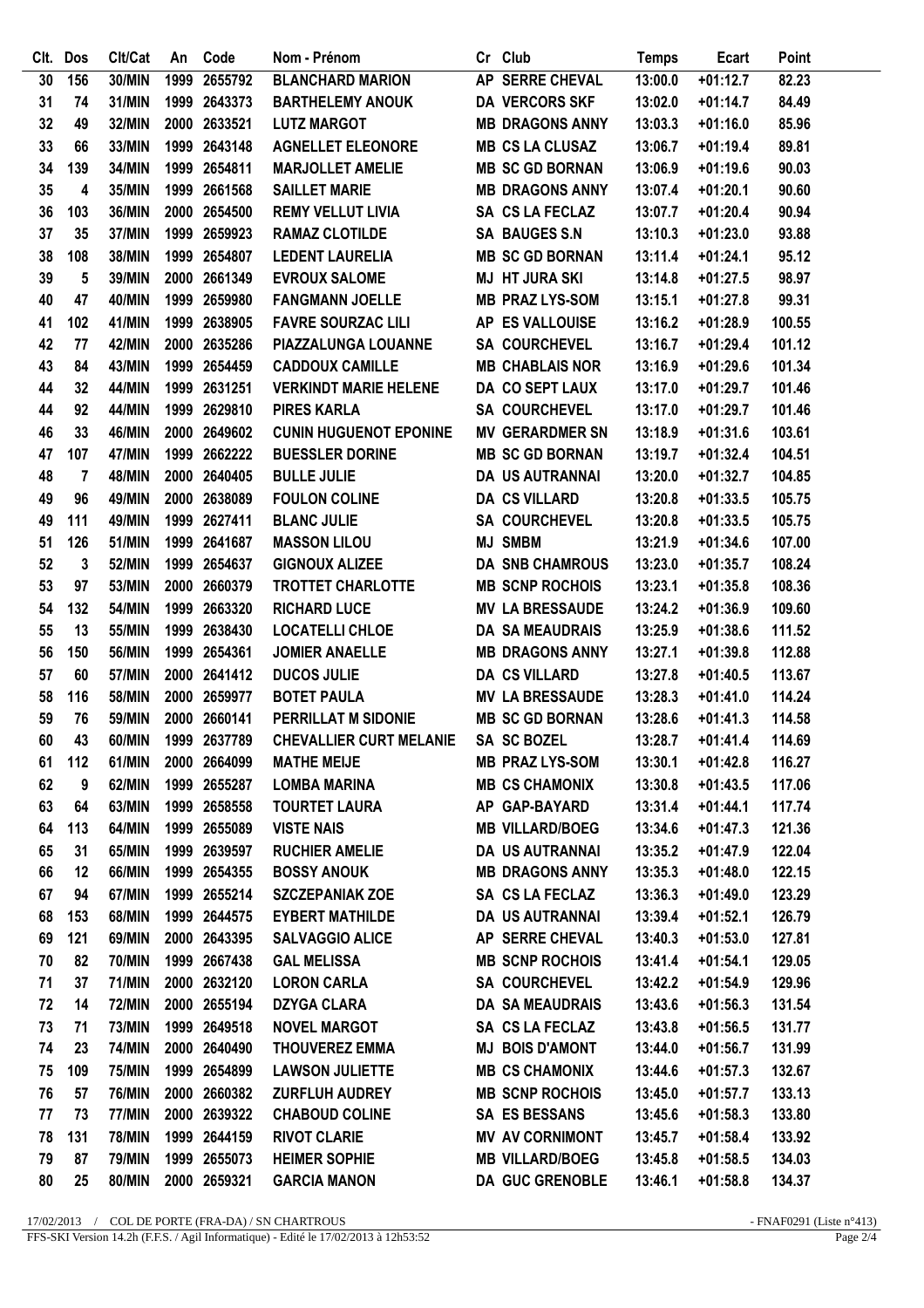|     | Clt. Dos    | Clt/Cat        | An   | Code         | Nom - Prénom                 | Cr Club                | <b>Temps</b> | Ecart      | Point  |
|-----|-------------|----------------|------|--------------|------------------------------|------------------------|--------------|------------|--------|
| 81  | 151         | 81/MIN         | 2000 | 2654666      | <b>ANDREANI ELIA</b>         | <b>DA CO SEPT LAUX</b> | 13:46.8      | $+01:59.5$ | 135.16 |
| 82  | 16          | 82/MIN         |      | 1999 2644160 | <b>GENET ALICE</b>           | <b>MV AV CORNIMONT</b> | 13:48.0      | $+02:00.7$ | 136.52 |
| 83  | 56          | 83/MIN         |      | 1999 2660694 | <b>VUEZ SUZY</b>             | <b>MJ OLYMP MT DOR</b> | 13:50.8      | $+02:03.5$ | 139.69 |
| 84  | 39          | <b>84/MIN</b>  |      | 1999 2664096 | <b>BIOLLAZ NOEMIE</b>        | <b>MB PRAZ LYS-SOM</b> | 13:52.1      | $+02:04.8$ | 141.16 |
| 84  | 75          | <b>84/MIN</b>  |      | 2000 2660142 | <b>SCHUTZ MARION</b>         | <b>MB SC GD BORNAN</b> | 13:52.1      | $+02:04.8$ | 141.16 |
| 86  | 143         | <b>86/MIN</b>  |      | 1999 2658014 | <b>MOREL ANOUCK</b>          | <b>MB SCNP ROCHOIS</b> | 13:54.2      | $+02:06.9$ | 143.53 |
| 87  | 48          | <b>87/MIN</b>  |      | 2000 2650088 | <b>PAULY AGNES</b>           | DA SNB CHAMROUS        | 13:56.2      | $+02:08.9$ | 145.79 |
| 88  | 55          | <b>88/MIN</b>  |      | 1999 2645555 | <b>POIROT CAMILLE</b>        | <b>MV AV CORNIMONT</b> | 13:57.6      | $+02:10.3$ | 147.38 |
| 89  | 44          | 89/MIN         |      | 2000 2655659 | <b>DELANGAVANT CLEMENCE</b>  | AP ES VALLOUISE        | 13:58.0      | $+02:10.7$ | 147.83 |
| 90  | 144         | 90/MIN         |      | 1999 2654834 | <b>MERCIER BOSSENY MARIE</b> | SA CS LA FECLAZ        | 13:59.7      | $+02:12.4$ | 149.75 |
| 91  | 138         | 91/MIN         |      | 2000 2663156 | <b>MARIN PACHE LICIA</b>     | <b>MB DRAGONS ANNY</b> | 14:01.2      | $+02:13.9$ | 151.45 |
| 92  | 41          | 92/MIN         |      | 2000 2654642 | <b>LACROIX MAISSA</b>        | <b>DA SNB CHAMROUS</b> | 14:01.6      | $+02:14.3$ | 151.90 |
| 93  | 105         | 93/MIN         |      | 2000 2660560 | <b>JOHNSTON CHARLOTTE</b>    | <b>MB CS CHAMONIX</b>  | 14:02.5      | $+02:15.2$ | 152.92 |
| 94  | 53          | 94/MIN         |      | 1999 2649262 | <b>GROSSIORD JUSTINE</b>     | <b>MJ HT JURA SKI</b>  | 14:05.3      | $+02:18.0$ | 156.09 |
| 95  | 91          | 95/MIN         |      | 1999 2655284 | <b>RAYMOND ENORA</b>         | <b>MB PRAZ LYS-SOM</b> | 14:05.7      | $+02:18.4$ | 156.54 |
| 96  | 98          | 96/MIN         |      | 1999 2639581 | <b>RICCI CAMILLE</b>         | <b>DA CS VILLARD</b>   | 14:07.4      | $+02:20.1$ | 158.46 |
| 97  | 146         | 97/MIN         |      | 2000 2661565 | <b>SAILLET ALICE</b>         | <b>MB DRAGONS ANNY</b> | 14:08.3      | $+02:21.0$ | 159.48 |
| 98  | $\mathbf 2$ | 98/MIN         |      | 2000 2661747 | <b>SERAFIN BEAUTE NOEMIE</b> | SA CS LA FECLAZ        | 14:09.4      | $+02:22.1$ | 160.72 |
| 99  | 122         | 99/MIN         |      | 1999 2633583 | <b>ANDRE MEIJE</b>           | <b>DA US AUTRANNAI</b> | 14:10.7      | $+02:23.4$ | 162.19 |
| 100 | 129         | 100/MIN        |      | 1999 2660000 | <b>REMY CHLOE</b>            | <b>MV LA BRESSAUDE</b> | 14:11.5      | $+02:24.2$ | 163.10 |
| 101 | 120         | 101/MIN        |      | 2000 2645629 | <b>ALIEU FLEUR</b>           | PE SC FTROMEUP2        | 14:12.3      | $+02:25.0$ | 164.00 |
| 102 | 136         | 102/MIN        |      | 2000 2644579 | <b>JUSTET CLEMENCE</b>       | <b>DA US AUTRANNAI</b> | 14:18.0      | $+02:30.7$ | 170.45 |
| 103 | 58          | 103/MIN        |      | 1999 2656145 | <b>CHAUVIN CHLOE</b>         | AP GAP-BAYARD          | 14:19.7      | $+02:32.4$ | 172.37 |
| 104 | 140         | 104/MIN        |      | 2000 2637574 | <b>DANIEL SEVERINE</b>       | <b>DA CS VILLARD</b>   | 14:20.4      | $+02:33.1$ | 173.17 |
| 105 | 142         | 105/MIN        |      | 2000 2637760 | <b>GROSJEAN ALEXANE</b>      | <b>MV VAGNEY ROCHE</b> | 14:20.6      | $+02:33.3$ | 173.39 |
| 106 | 18          | 106/MIN        |      | 1999 2655793 | <b>CATROUX GEMMA</b>         | AP SERRE CHEVAL        | 14:22.6      | $+02:35.3$ | 175.65 |
| 107 | 104         | 107/MIN        |      | 2000 2660263 | <b>RAYSSIGUIER LOLA</b>      | AP SERRE CHEVAL        | 14:23.6      | $+02:36.3$ | 176.78 |
| 108 | 45          | 108/MIN        |      | 2000 2665140 | <b>RODRIGUEZ JADE</b>        | PE SC FTROMEUP2        | 14:33.5      | $+02:46.2$ | 187.98 |
| 109 | 27          | 109/MIN        |      | 2000 2660256 | <b>ALLENET MANON</b>         | AP SERRE CHEVAL        | 14:34.3      | $+02:47.0$ | 188.89 |
| 110 | 67          | 110/MIN        |      | 1999 2661704 | <b>JEUNET MATHILDE</b>       | <b>MJ SMBM</b>         | 14:36.1      | $+02:48.8$ | 190.92 |
| 111 | 29          | <b>111/MIN</b> |      | 2000 2660776 | <b>ARMAND MANON</b>          | CE SNAT LANGOGN        | 14:36.4      | $+02:49.1$ | 191.26 |
| 112 | 40          | <b>112/MIN</b> |      | 2000 2659957 | <b>COLLOMBET ANAIS</b>       | <b>DA SN CHARTROUS</b> | 14:36.5      | $+02:49.2$ | 191.38 |
| 113 | 20          | 113/MIN        |      | 1999 2654554 | <b>MOUGEL AUDREY</b>         | <b>MV LA BRESSAUDE</b> | 14:36.8      | $+02:49.5$ | 191.71 |
| 114 | 106         | <b>114/MIN</b> |      | 1999 2639452 | <b>RIBES EMELINE</b>         | <b>SA SC VALLOIRE</b>  | 14:39.3      | $+02:52.0$ | 194.54 |
| 115 | 11          | <b>115/MIN</b> |      | 2000 2655280 | <b>CHAPARD ALIX</b>          | <b>DA CS VILLARD</b>   | 14:39.4      | $+02:52.1$ | 194.66 |
| 116 | 133         | 116/MIN        |      | 1999 2661319 | <b>FAIVRE COLINE</b>         | <b>MJ OLYMP MT DOR</b> | 14:40.5      | $+02:53.2$ | 195.90 |
| 117 | 24          | <b>117/MIN</b> |      | 1999 2660054 | <b>ZEKKOUT MANON</b>         | <b>MV SC RANSPACH</b>  | 14:41.6      | $+02:54.3$ | 197.14 |
| 118 | 1           | <b>118/MIN</b> |      | 2000 2644576 | <b>JOUSSET CAMILLE</b>       | DA US AUTRANNAI        | 14:43.6      | $+02:56.3$ | 199.41 |
| 119 | 68          | <b>119/MIN</b> |      | 2000 2654503 | <b>TACCONELLI LISON</b>      | SA CS LA FECLAZ        | 14:44.2      | $+02:56.9$ | 200.08 |
| 120 | 34          | <b>120/MIN</b> |      | 2000 2659445 | <b>DUDOIGNON MARINE</b>      | DA VERCORS SKF         | 14:47.6      | $+03:00.3$ | 203.93 |
| 121 | 135         | <b>121/MIN</b> |      | 2000 2660273 | <b>BARRAL LEA</b>            | SA CS LA FECLAZ        | 14:48.5      | $+03:01.2$ | 204.95 |
| 122 | 114         | <b>122/MIN</b> |      | 2000 2656885 | <b>TUILLIERE CELESTE</b>     | AP LES TROLLS          | 14:49.0      | $+03:01.7$ | 205.51 |
| 123 | 110         | <b>123/MIN</b> |      | 2000 2661743 | <b>MENOLI SARAH</b>          | <b>MB SC D'AGY</b>     | 14:53.7      | $+03:06.4$ | 210.83 |
| 124 | 99          | <b>124/MIN</b> |      | 2000 2660191 | <b>FALGOUX ERINE</b>         | AU SC DE BESSE         | 14:56.3      | $+03:09.0$ | 213.77 |
| 125 | 141         | <b>125/MIN</b> |      | 1999 2660053 | <b>HANS MATHILDE</b>         | <b>MV SC RANSPACH</b>  | 14:57.8      | $+03:10.5$ | 215.47 |
| 126 | 8           | 126/MIN        |      | 2000 2659970 | <b>MAURIN NOELIE</b>         | <b>DA SN CHARTROUS</b> | 14:58.2      | $+03:10.9$ | 215.92 |
| 127 | 123         | <b>127/MIN</b> |      | 2000 2654502 | <b>TACCONELLI EMMA</b>       | SA CS LA FECLAZ        | 15:02.7      | $+03:15.4$ | 221.01 |
| 128 | 69          | <b>128/MIN</b> |      | 2000 2665294 | <b>DEQUE ROMANE</b>          | <b>MJ OLYMP MT DOR</b> | 15:02.8      | $+03:15.5$ | 221.12 |
| 129 | 50          | 129/MIN        |      | 1999 2631902 | <b>QUEINNEC LUCILE</b>       | <b>DA CS VILLARD</b>   | 15:04.9      | $+03:17.6$ | 223.50 |
| 130 | 124         | 130/MIN        |      | 2000 2653013 | <b>TROUCHE LISA</b>          | <b>DA CS VILLARD</b>   | 15:07.9      | $+03:20.6$ | 226.89 |
| 131 | 152         | 131/MIN        |      | 1999 2639530 | <b>MOYSE CLAIRE</b>          | <b>MJ HT JURA SKI</b>  | 15:10.4      | $+03:23.1$ | 229.72 |
|     |             |                |      |              |                              |                        |              |            |        |

 $17/02/2013$  / COL DE PORTE (FRA-DA) / SN CHARTROUS FFS-SKI Version 14.2h (F.F.S. / Agil Informatique) - Edité le 17/02/2013 à 12h53:52

- FNAF0291 (Liste n°413)<br>Page  $3/4$